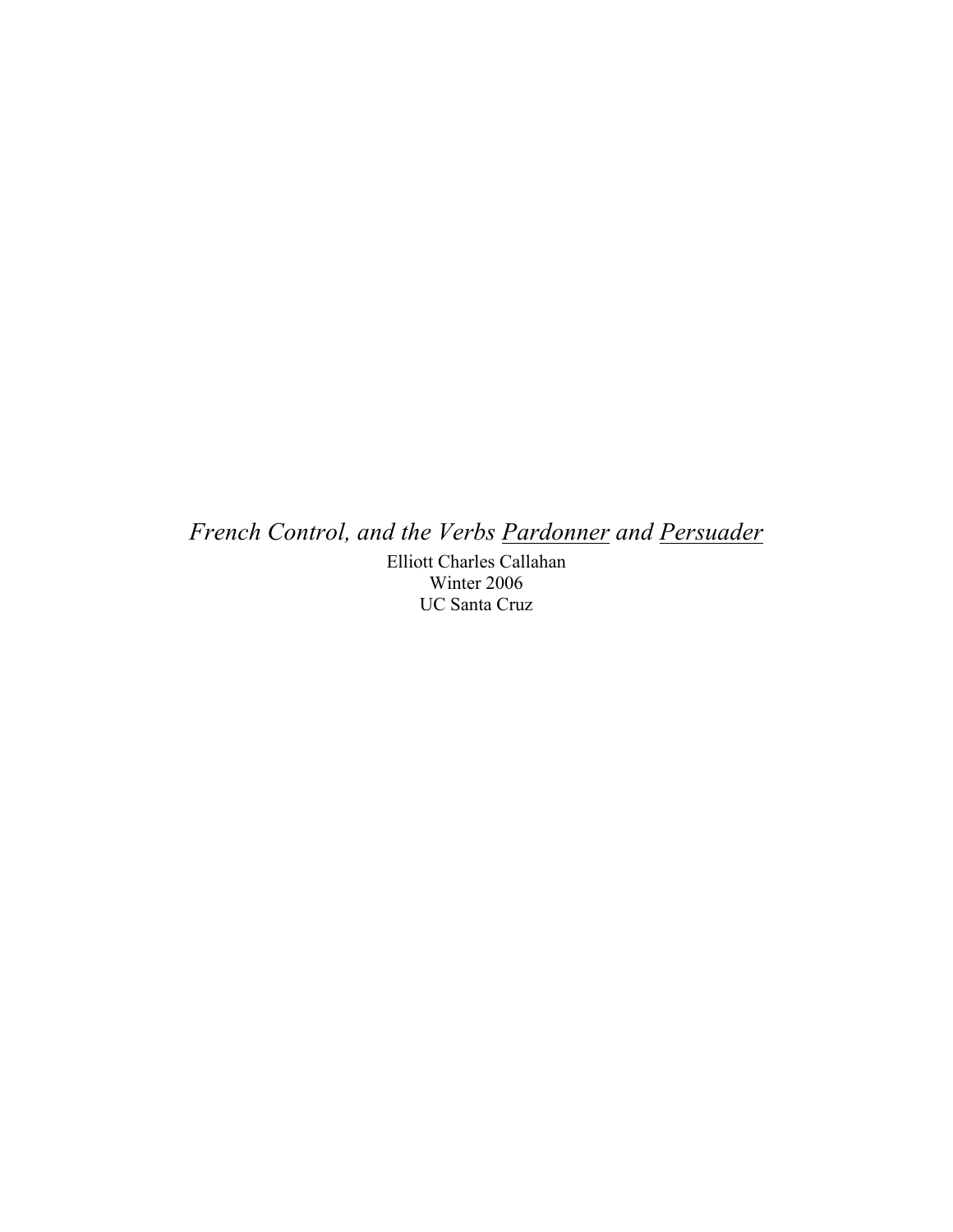# **I Introduction**

Control, also known as Equivalent NP Deletion, is a process wherein a subject NP in an embedded clause is deleted under identity with an NP in the matrix clause. The syntactic role of the NP controlling deletion varies from verb to verb. That is to say, depending on the verb, the controller could be an object NP or a subject NP. Gilles Fauconnier (1974) attributes controller selection in French to the crucial presence of certain entailments in the meaning of the EQUI verb, which effectively characterizes controller selection as a semantically driven process, rather than a syntactic one. The purpose of this paper is to build on the work of Fauconnier by examining the French verbs persuader and pardonner, for which he provided preliminary entailment characterizations and controller selection properties, and to determine for each verb: which NP in the matrix clause (subject or object) is the unmarked controller, which properties of the controller are responsible for its selection, and whether or not these facts bear out Fauconnier's predictions for these verbs.

# **II Controller Selection**

Fauconnier attributes controller selection to three entailments, which if present in the meaning of the verb, will allow an NP X to serve as a controller:

- ENT A  $[X \text{ bring about } P]$
- ENT B  $[P \text{ is good/bad for } X]$
- ENT C  $[P$  describes a property of X

Where X is the denotation of an NP argument of the verb in the matrix clause, and  $\underline{P}$  is the proposition denoted by the embedded clause. These entailments are exemplified in the meaning of the following sentences and the application of control thereto:

- 1. J'admire Néron d'avoir brûlé Rome. 'I admire Nero for having burnt Rome.'
- 2. Le FBI a promis a Getty d'être tenu au courant. 'The FBI promised Getty that he would be kept posted.'
- 3. Elle envie sa sœur d'être aussi aimable. 'She envies her sister for being so gracious.'

Sentence 1 is object controlled, which means the deleted subject of the lower clause is understood to be coreferential with the object of the matrix clause Néron. This NP is the controller because Néron brought about event described in the lower clause, namely the burning of Rome, and therefore satisfies ENT A. Sentence 2 has as a part of its meaning ENT B, where the NP  $X$  is the object NP Getty. The lower clause expresses a proposition that is good for Getty, specifically that he might be kept posted, so this NP serves as controller. Finally, the embedded clause in sentence 3 attributes the property of graciousness to the referent the NP sa sœur, so that NP serves as controller as per ENT C.

Fauconnier attributes the application of control with all EQUI verbs in French to the crucial presence of one or more of these three entailments in the meaning of the verb itself, including the EQUI verbs persuader and pardonner, for which he has provided preliminary remarks on which NP serves as controller. He explains that for both verbs, either the subject or object may serve as controller, depending on the most salient entailment in the sentence's meaning. If the object NP satisfies ENT A, then *it* is the controller, and if the subject NP satisfies ENT B, then *it* serves as controller. Thus, for both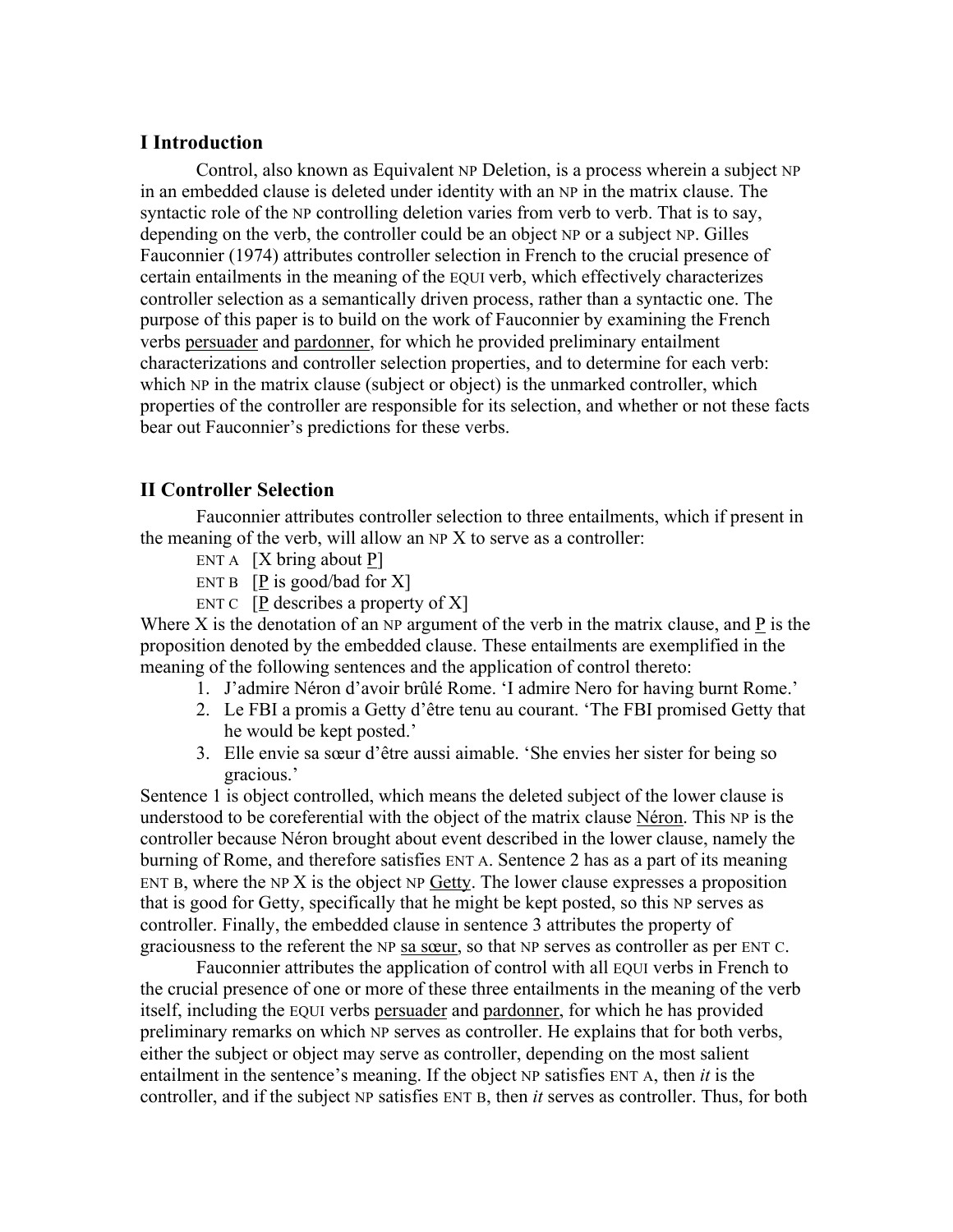verbs, either the subject or the object may be the controller, depending on the context and the ENT present in the meaning of the sentence itself.

I have therefore devised tests to see which of the two NP's is the unmarked, or most natural one to serve as controller for each verb, and to see if the manipulation of context and meaning will allow the other NP to serve as controller under any circumstances.\*

#### **III Persuader**

Fauconnier predicts that this verb may be object controlled if ENT A is present with X as the object, and subject controlled with if ENT B is present with X as the subject. I began to test his prediction with sentences like (1), which are active reflexives:

(1) Le coiffeur a persuadé Jean de se couper les cheveux.

'The barber persuaded Jean to cut his hair.'

Theoretically, either le coiffeur or Jean could serve as controller, depending on the entailment present, but both speakers claimed that the individual having his hair cut was the individual denoted by Jean. This is object control, and corresponds to ENT A, where Jean is the individual bringing about the haircutting event. This was their first reaction, which hints that the unmarked controller for persuader is the object, but when attempting to change the context, no second meaning was possible for either speaker. Take the following sentence:

(2) Jean a persuadé le coiffeur de se couper les cheveux.  $^{\dagger}$ 

'Jean persuaded the barber to cut his hair.'

This sentence was set up with the same context as before, with the addition that Jean wants to have his hair cut, and must convince the barber to let him. With this extra bit of information, ENT B ( $P$  is good for  $X$ ) should have applied with  $X$  being the NP Jean, and (2) should have been able to be subject controlled. However, neither speaker thought it possible to express that situation using sentence (2). My first speaker only saw the object NP le coiffeur as a possible controller, despite the peculiarity of this interpretation. The second speaker was aware what the sentence *should* mean given the context, and because of this deemed it ungrammatical altogether. They both claimed they would have restated it with something like:

(3) Jean a convaincu le coiffeur de lui permettre de se couper les cheveux.

'Jean<sub>i</sub> convinced the barber to let him<sub>i</sub> get his<sub>i</sub> hair cut.'

They could not express this situation with the verb persuader, and chose to substitute the verb convaincre, which is also object controlled. This result shows that the unmarked controller for persuader is most likely the object, and also suggests that any reading that requires subject control is impossible.

This is true of my first speaker, who allowed only object control with persuader, but in a follow up meeting with the second speaker, I found that under certain circumstances, persuader could be subject controlled too. This occurred in the sentence:

(4) L'enfant a persuadé sa mère de pouvoir sortir avec ses amis.

 'The child persuaded his/her mother to be able to go out with his/her friends.' This sentence was constructed to allow ENT B to be present for the child, that is to say, that it is good for the child to go out with friends. This interpretation should have allowed for subject control, and did, but this was not the most natural reading for the speaker. These results seem consistent with a general view that the unmarked controller for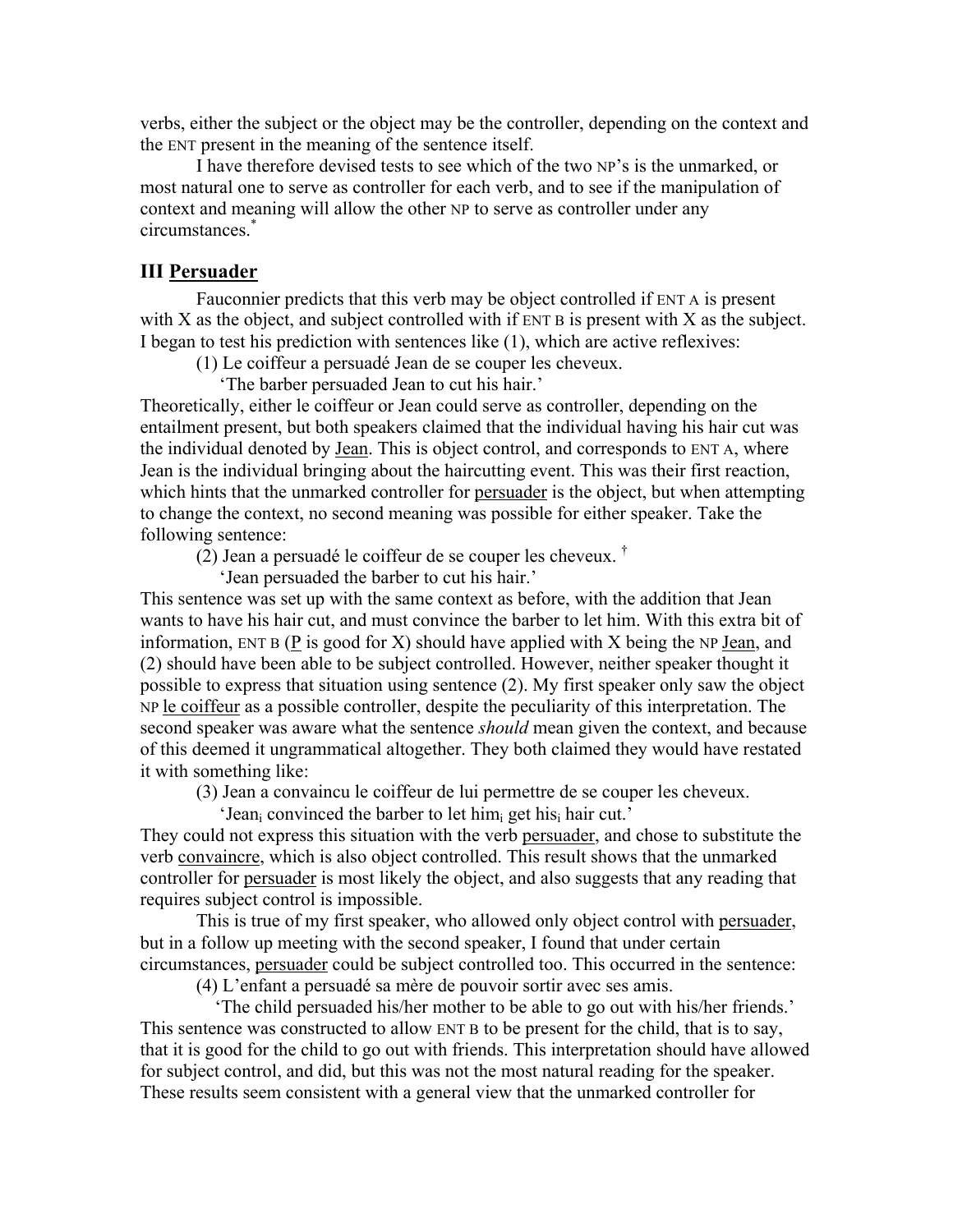persuader is indeed the object. However, the fact that subject control *was* an alternative shows that with manipulation of context, a second interpretation can be derived, but it is still rather uncommon. Here, I believe the possibility of a second reading to be due to the presence of the verb pouvoir 'to be able to' in the lower clause. It seems that this verb makes it less clear ENT A is present, since it is unlikely that the mother is bringing about her own ability to go out. The curious fact is that despite the strangeness of this object controlled reading, it was still preferred to the subject controlled version.

This is not what Fauconnier predicts. He asserts that ENT B *is* part of the meaning of persuader and that if present with  $X$  as the subject, then the subject should be the controller as often as the object. As it turns out, none of the sentences I initially provided the native speakers allowed an interpretation where the subject of persuader was the controller.

Take the following sentence, a canonical active sentence:

(5) Jean a persuadé Marie de boire le liquide.

'Jean persuaded Marie to drink the liquid.'

When asked 'who is drinking', both speakers replied 'Mary' immediately. This is again object control, with ENT A applying to the object NP X. I then asked the speakers to consider the following context:

'Jean is sick, and thinks the liquid will cure him. Mary doesn't want him to drink

it, because she thinks it is dangerous. However, Jean convinces her to let him.' This context sets it up nicely for ENT B to apply to the NP Jean, because the drinking event is now good for him. This should allow subject control. I then asked the speakers if they could ever use this sentence in this context, to mean Jean drinks the liquid. Both said no, and proceeded to restate the sentence with a different verb. This is more evidence that there is some confounding factor that, in most cases, causes the presence of ENT A and possible object control to override any interpretation involving ENT B and subject control. This could be due to the fact that the object is the unmarked controller for this verb, or it could be that syntactically standardized object control is preferred to semantic control, which allows variation as to which NP serves as controller. In the anomalous case of (4), the object control reading was less plausible than the subject controlled one, so there was a kind of 'default to semantics/pragmatics', which allowed the second reading.

Take sentences (6-7), which demonstrate passive and non-agentive subordinate clauses:

(6) Le général a persuadé le caporal d'être envoyé en Egypte.

'The general persuaded the corporal to be sent to Egypt.'

- (7) Le roi a persuadé l'homme de recevoir des coups de baton.
	- 'The king persuaded the man to receive a beating.'

Both speakers agreed that these sentences had one interpretation, in which the object is performing the action in the lower clause: for (6), le caporal is being sent to Egypt; and for (7), l'homme is being beaten. In no context could they see either sentence having an interpretation where the subject was controller. However, in the follow-up meeting, a modified (6) did allow for subject control:

(6') Le caporal a persuadé le général de conduire le tank.

'The corporal persuaded the general to drive the tank.'

Here, I switched the two NP's, so that the authority roles might allow for a different interpretation. Specifically, the general is less likely to be driving a tank, and even less likely to be persuaded by a corporal to do so. Surprisingly, the speaker's initial reaction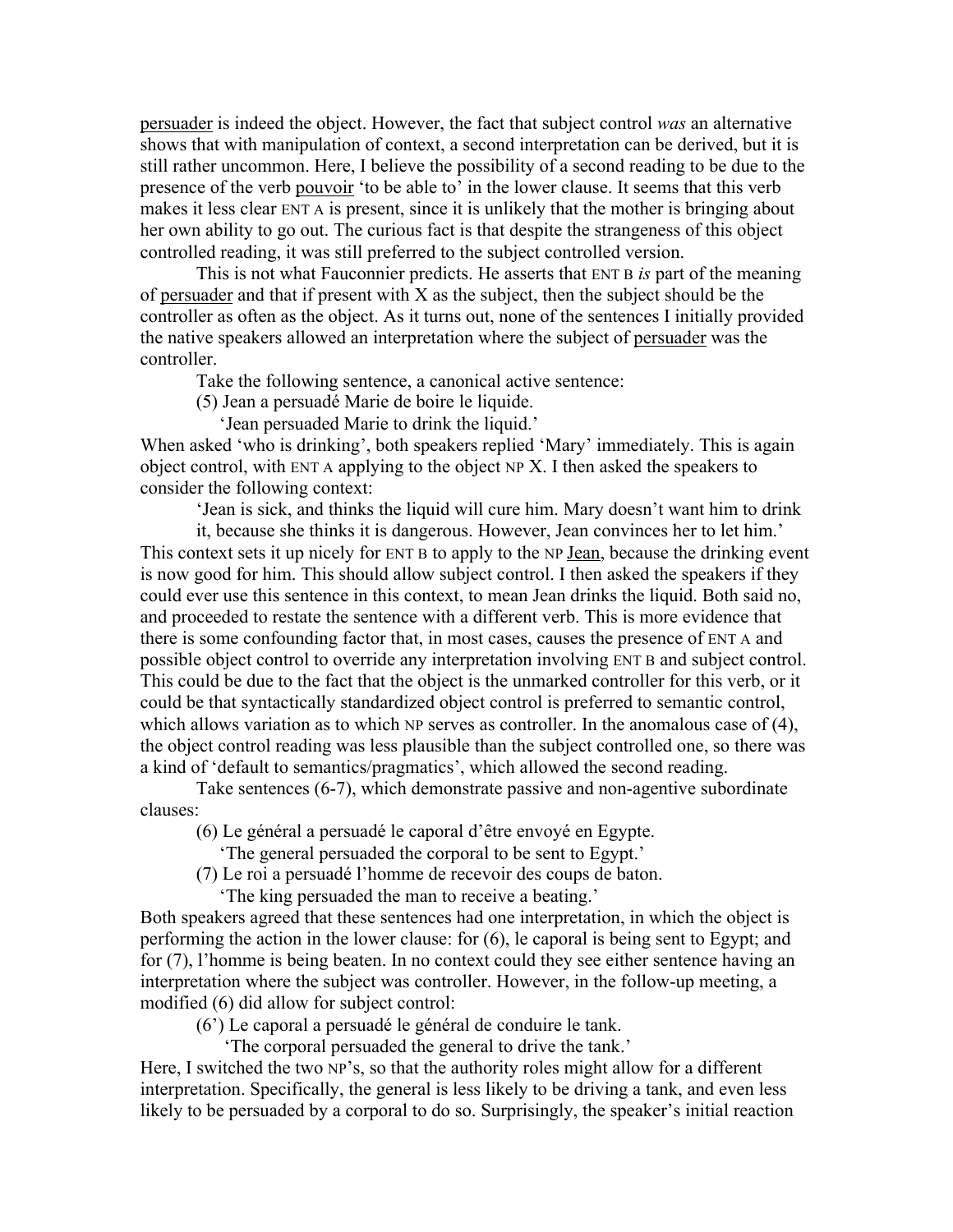was one in favor object control, where the general was driving the tank (as per ENT A), but given the correct context, she saw subject control as a possibility. I gave her the context:

'The general wants the corporal to drive a truck, but all his life, the corporal has dreamed of driving a tank. He begged the general, and he gave in.'

I also added that we should assume that generals don't ever drive tanks. With these two additions to the context, she said the second reading was possible. The key addition that this context gave was ENT B: it is good for the corporal to drive the tank. As Fauconnier predicts, ENT B *does* allow for subject control, but he fact remains that object control is greatly preferred.

It is for these reasons that I conclude that the verb persuader is a primarily object controlled verb. This contradicts Fauconnier's assertion that if ENT B is present in the meaning of the sentence, with X as the subject, then the subject can serve as controller as readily as the object. It seems that if ENT B is present at all, the only way we can get a subject control situation is if the ENT A object control interpretation is extremely unlikely. Sentence (5) demonstrated that even when ENT B is present for the subject, subject control is dispreferred, and object control wins out. It seems that for this verb, the syntactic object is the default controller, and only in certain environments may the semantics dictate otherwise.

#### **IV Pardonner**

For the verb pardonner, Fauconnier posits the same two entailments present in its meaning. Specifically, ENT A is present for object control, and ENT B for subject control. This is the same situation as with persuader. However, with pardonner, the NP serving as controller varied with context much more frequently, where the controller of persuader did not.

Take the example sentences:

(8) Le professeur a pardonné l'étudiant d'avoir raté son examen.

'The professor forgave the student for failing (having failed) his test.'

(9) L'étudiant a pardonné le professeur d'avoir raté son examen. 'The student forgave the professor for having failed his test.'

(8) was set up to allow for object control with ENT A, since it is most likely that a student brought about the test failing event, not the professor. This is exactly the interpretation that both speakers saw immediately, and they saw no possibility for any context where the professor failed the test. However, in (9), something surprising happens. This sentence was constructed to that ENT B could be present for the individual denoted by the NP the student (failing the test is bad for the student), and therefore allow subject control. However, for both speakers, the most natural interpretation of this sentence involved a context where the professor failed the test! It seems again, that the possiblility of a reading with ENT A and object control wins out over any reading involving ENT B and subject control. This holds for my first speaker, who saw no interpretation of (9) in which the student was failing a test. However, given the correct context, the second speaker did allow a second reading of (9), wherein the student failed the test, and the sentence was subject controlled. For her, it seems again that that the presence of ENT B with pardonner may allow a subject controlled interpretation, but object control was still preferred.

This generalization holds in the following sentences as well: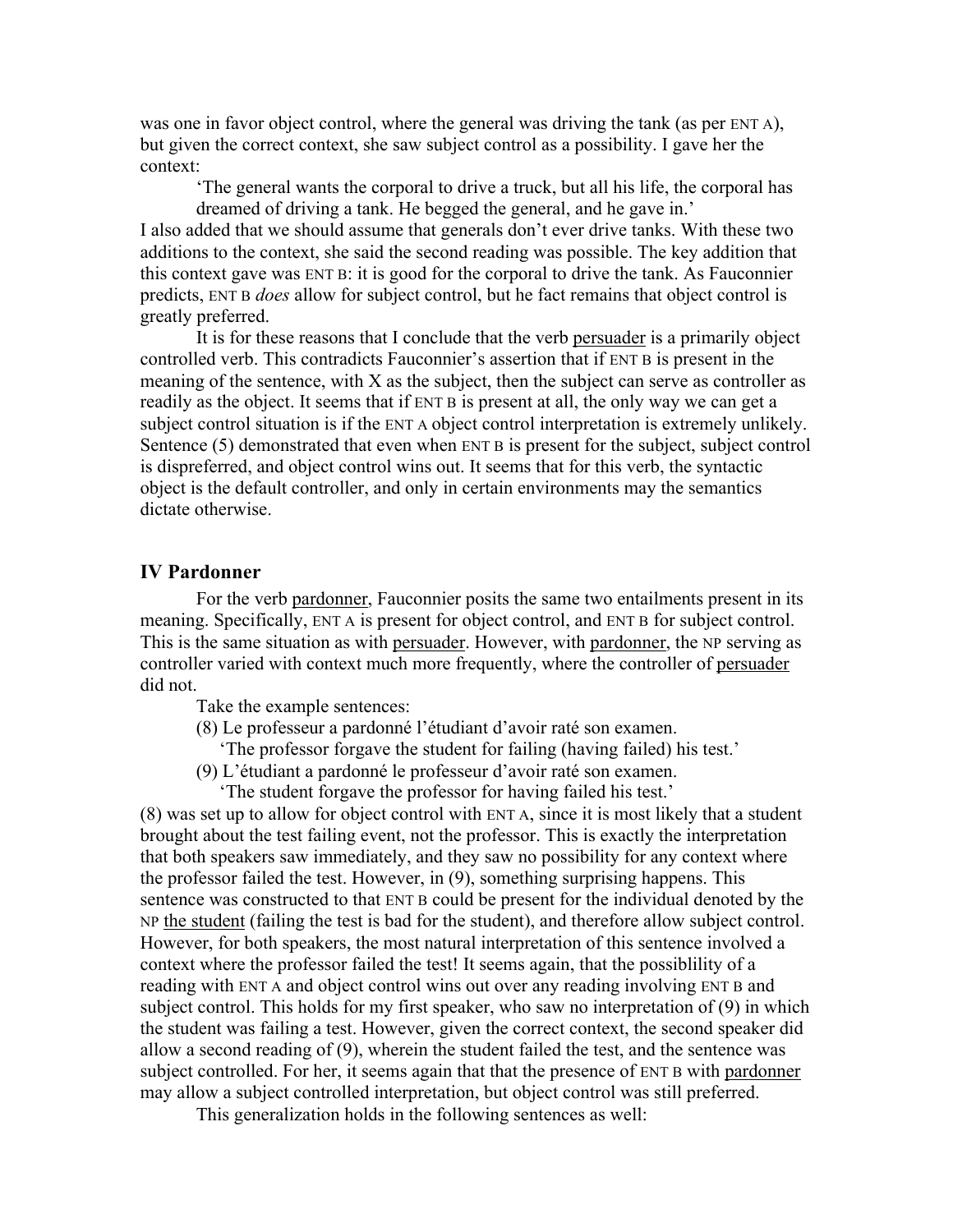- (10) L'homme a pardonné son amour d'être envoyé(e) en Afrique.
	- 'The man forgave his lover for being sent to Africa.'
- (11) L'homme a pardonné son agent de voyages d'être envoyé en Afrique. 'The man forgave his travel agent for being sent to Africa.'

Sentence (10) is was a control sentence in the scientific sense; meaning it was tested just to see which NP was the more likely controller in this frame. As expected, the object controlled interpretation won out, and by ENT A, the individual denoted by the NP his lover brings about the event in the subordinate clause. Neither speaker saw a second interpretation of subject control possible in this sentence. However, (11) was set up so that ENT B could be present and allow for subject control, since being sent to Africa could conceivably be bad for the man. The object NP was changed to his travel agent in hopes that a reading in which this NP was controller would be harder to get. It should have been much less likely for the travel agent to be sent to Africa, but for both speakers, this was the preferred reading despite its semantic peculiarity. They both noted that it was anomalous, and grammatical, but their first reaction was that the travel agent was being sent. When presented with the correct context, only the second speaker thought subject control was possible: the first said you would have to change the sentence altogether to express this situation, but admitted that some people might allow the man to be controller. He claimed he didn't allow the subject controlled reading himself, but admitted other people might.

Overall, pardonner seemed to operate like persuader in that the unmarked controller was the object NP. This generalization held to an extreme with my first speaker, who saw no subject controlled interpretations for the any of the pardonner sentences. However, my second speaker allowed some subject control, even though it was not the initial interpretation. Take the following sentence:

(12) Claire pardonnera sa chienne d'être couverte de poils.

 'Claire will forgive her dog (FEM) for being covered (FEM) with hair.' This sentence was set up so that ENT B could be present for the referent of the NP Claire. That is to say, being covered with hair is bad for Claire. The feminine agreement on the word couverte 'covered', serves to make the sentence ambiguous between Claire being covered, and the female dog being covered. Initially, both speakers claimed that in this sentence, the dog was covered in hair, and they admitted that it was weird for a woman to forgive her dog for being hairy. I then presented them with the following context:

'Claire has a big job interview, and her dog slept on her suit. When Claire put the suit on in the morning, she realized it was covered in hair. However, she loves her dog, and forgave her.'

This context should have allowed ENT B and subject control, since being covered in hair for an interview is bad for Claire. Only my second speaker thought that this sentence could be used to express a context where Claire was covered in hair; my first speaker said the sentence would have to be restated to get that meaning

Yet again, object control wins out, even when it results in a semantically bizarre interpretation. As it turns out, only my second speaker saw subject controlled readings as possible with pardonner, while the first speaker only allowed object control with this verb, just as with persuader. The results are different here than with persuader, since the second speaker was much more willing to accept a context which required subject control, but the fact remains that object control is preferred.